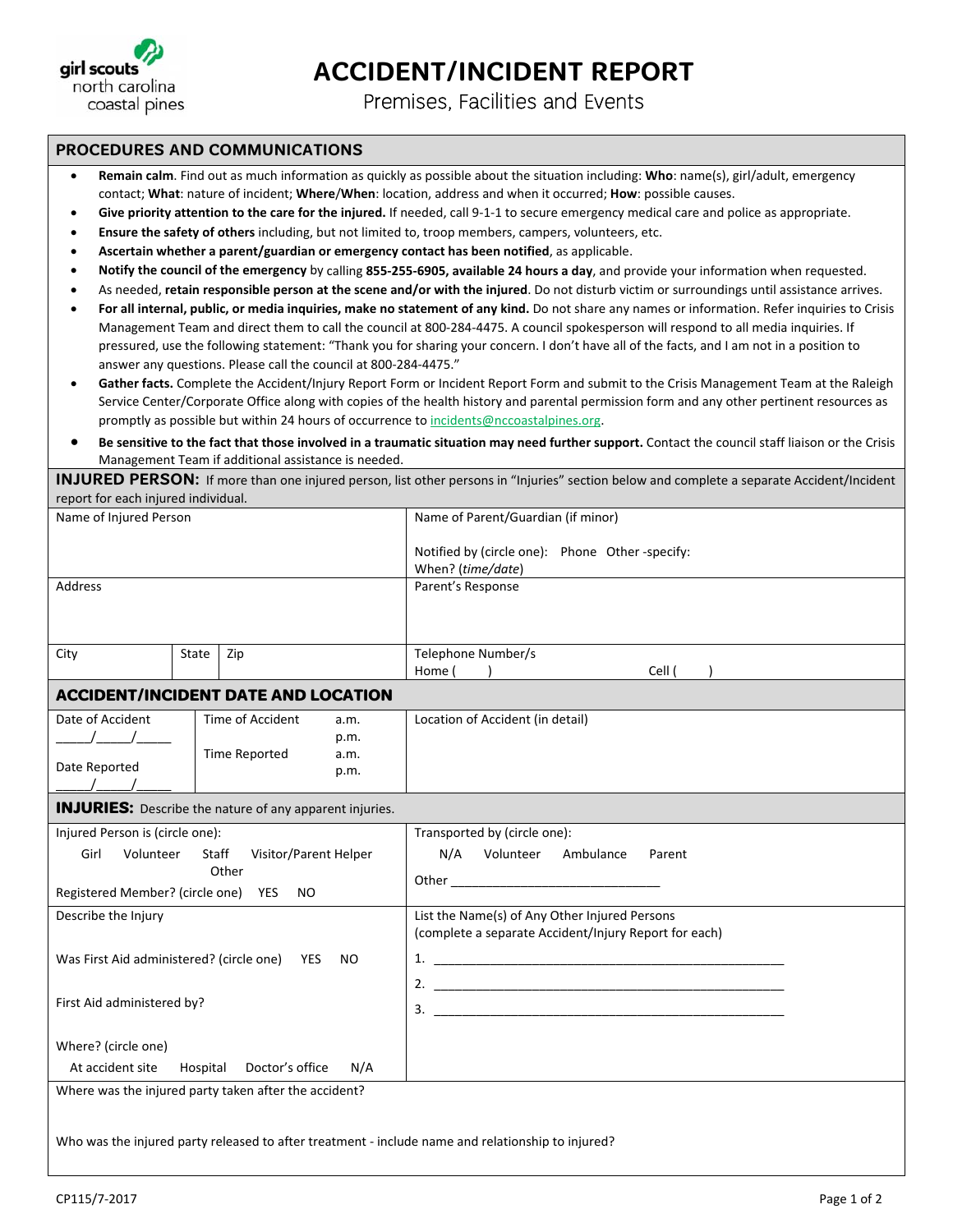| <b>List any WITNESSES</b>                                                      |                                                          |                                             |                                                     |                             |                             |
|--------------------------------------------------------------------------------|----------------------------------------------------------|---------------------------------------------|-----------------------------------------------------|-----------------------------|-----------------------------|
| Name                                                                           | Address                                                  |                                             |                                                     | Phone Number                |                             |
|                                                                                |                                                          |                                             |                                                     |                             |                             |
|                                                                                |                                                          |                                             |                                                     |                             |                             |
|                                                                                |                                                          |                                             |                                                     |                             |                             |
| <b>ACCIDENT DESCRIPTION</b>                                                    |                                                          |                                             |                                                     |                             |                             |
| What was the injured person doing at the time of the<br>accident?              |                                                          | Draw a diagram of the site of the accident. |                                                     |                             |                             |
| Did the accident occur at a Girl Scout event? (circle one)<br>YES<br><b>NO</b> |                                                          |                                             |                                                     |                             |                             |
| Describe how the accident occurred.                                            |                                                          |                                             |                                                     |                             |                             |
| What caused the accident?                                                      |                                                          |                                             |                                                     |                             |                             |
|                                                                                | <b>ACCIDENT/INCIDENT SITE CONDITIONS (if applicable)</b> |                                             |                                                     |                             |                             |
| <b>INDOOR CONDITIONS</b>                                                       |                                                          | <b>OUTDOOR CONDITIONS</b>                   |                                                     |                             |                             |
| Type of Lighting<br>(describe)                                                 | Quality of Lighting<br>Poor<br>Good                      | <b>Weather Conditions</b><br>(describe)     | Clear<br>Sleet                                      | Snow<br>Other               | Rain                        |
|                                                                                | Excellent                                                | Visibility<br>(describe)                    | Daylight<br>Fog                                     | Dark<br>Other______         | Clear                       |
| Type of Floor<br>(describe)                                                    | Concrete<br>Carpet<br>Tile<br>Wood                       | Type of Surface<br>(describe)               | Concrete/Asphalt<br>Curbing<br>Other ______________ |                             | Grass/Ground<br>Stairs/Ramp |
|                                                                                | Other_____________                                       | Condition of Surface                        | Dry                                                 |                             |                             |
| Condition of Floor<br>(describe)                                               | Dry<br>Wet<br>Worn/Damaged<br>Freshly Waxed<br>Other     | (describe)                                  | Wet/Standing Water<br>Icy/Snowy                     | <b>Hole/Damaged Surface</b> |                             |
| PERSON COMPLETING THIS REPORT                                                  |                                                          |                                             |                                                     |                             |                             |
|                                                                                |                                                          |                                             |                                                     |                             |                             |
|                                                                                |                                                          |                                             |                                                     |                             |                             |
| Telephone Number: (                                                            |                                                          |                                             |                                                     |                             |                             |
| <b>Other Comments:</b>                                                         |                                                          |                                             |                                                     |                             |                             |
|                                                                                |                                                          |                                             |                                                     |                             |                             |
|                                                                                |                                                          |                                             |                                                     |                             |                             |
|                                                                                |                                                          |                                             |                                                     |                             |                             |
|                                                                                |                                                          |                                             |                                                     |                             |                             |
|                                                                                |                                                          |                                             |                                                     |                             |                             |
|                                                                                |                                                          |                                             |                                                     |                             |                             |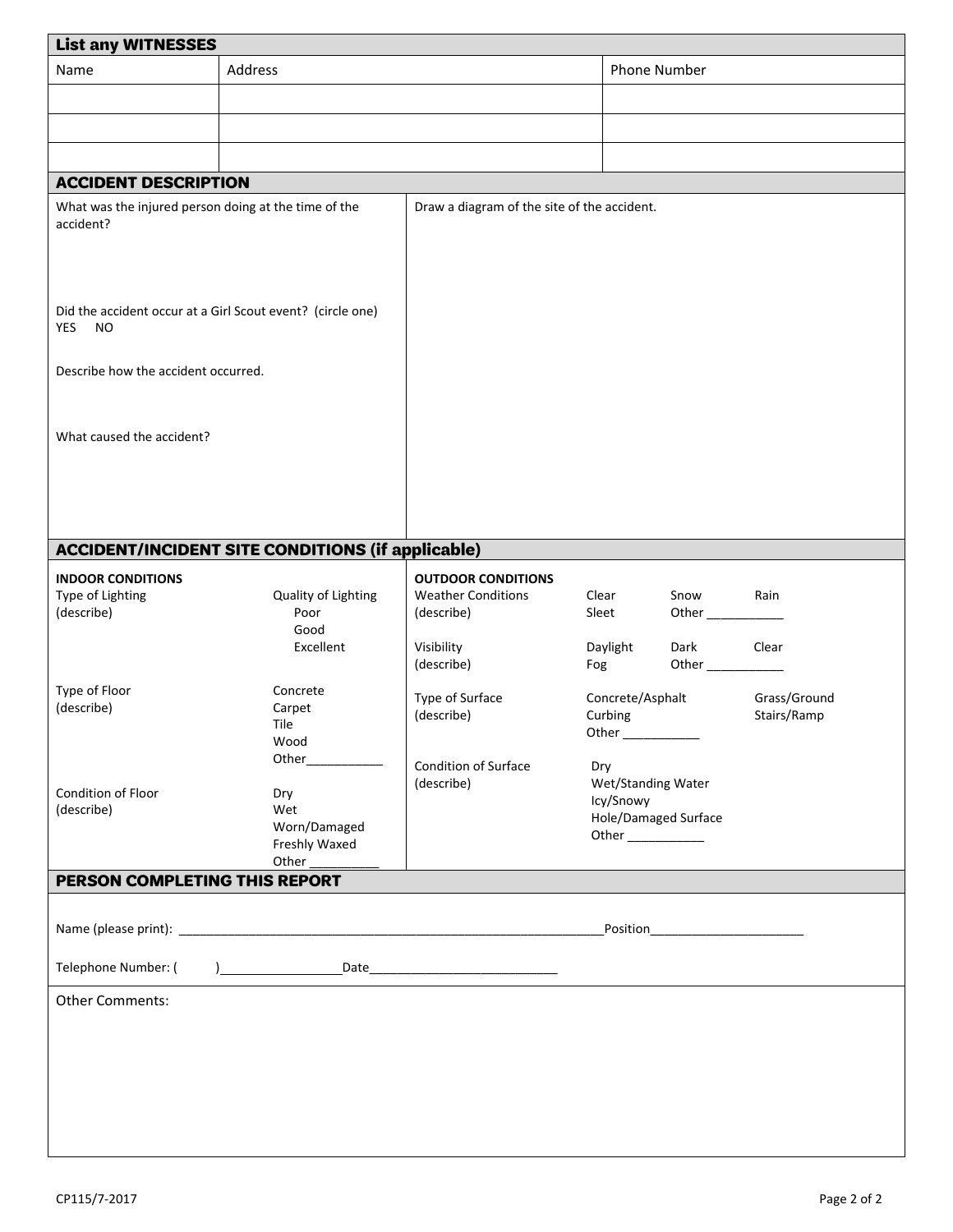

## **ACCIDENT/INCIDENT LOG**

919‐782‐3021; 800‐284‐4475

Page 1 of \_\_\_\_\_

| <b>BRIEF DESCRIPTION OF ACCIDENT/INCIDENT:</b> This form should be completed by each person who has any involvement with the<br>situation. Please submit to incidents@nccoastalpines.org when completed. |                      |  |
|----------------------------------------------------------------------------------------------------------------------------------------------------------------------------------------------------------|----------------------|--|
| Date of Accident/Incident: / / /<br>Name of Injured Party (please print): Name of Injured Party (please print):                                                                                          |                      |  |
| Person Completing the Form (please print):                                                                                                                                                               | Telephone Number ( ) |  |

Use this section to record subsequent communication and events relating to the accident/incident. This should include communication from volunteers, staff, insurance, media, and any other parties.

| <b>DATE</b> | DETAILED DESCRIPTION OF ACTIONS/COMMUNICATIONS |
|-------------|------------------------------------------------|
|             |                                                |
|             |                                                |
|             |                                                |
|             |                                                |
|             |                                                |
|             |                                                |
|             |                                                |
|             |                                                |
|             |                                                |
|             |                                                |
|             |                                                |
|             |                                                |
|             |                                                |
|             |                                                |
|             |                                                |
|             |                                                |
|             |                                                |
|             |                                                |